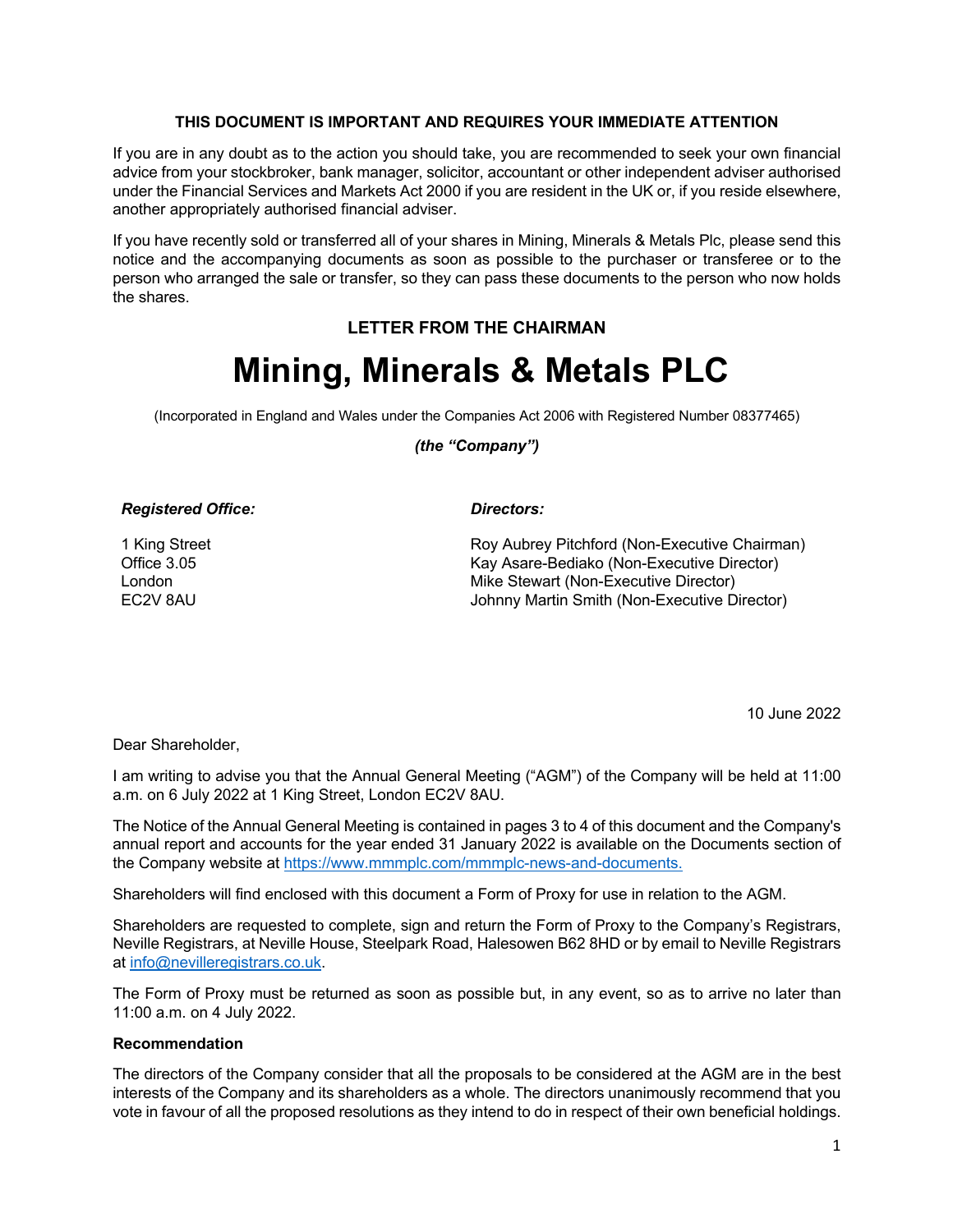The results of the voting on all resolutions will be announced via the Regulatory News Service and published on our website as soon as practicable following the conclusion of the AGM.

Yours faithfully

DARteloten

**Roy Pitchford** *Non-Executive Chairman*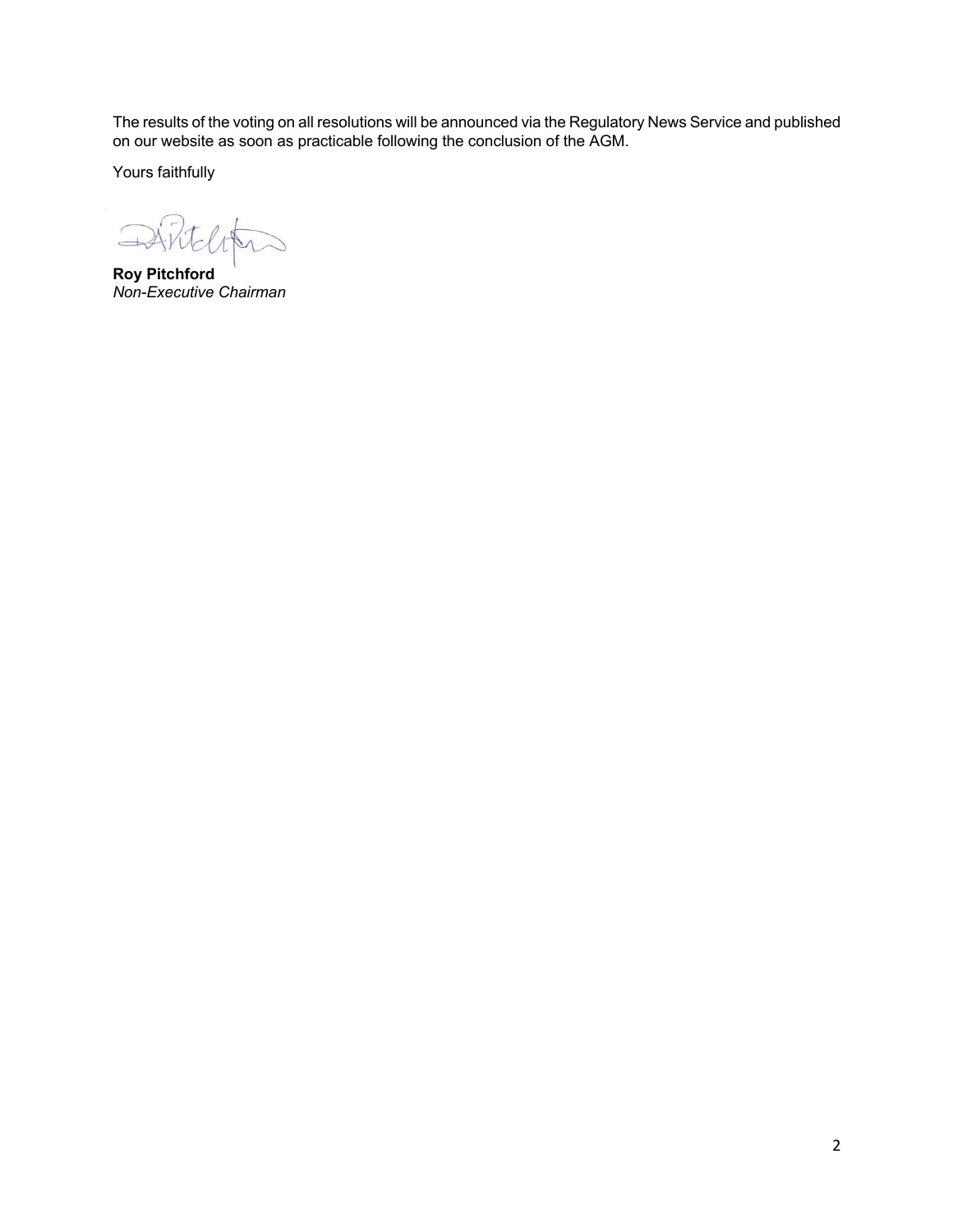# **Mining, Minerals & Metals PLC**

*(*Incorporated in England and Wales under the Companies Act 2006 with Registered Number 08377465)

# **NOTICE OF ANNUAL GENERAL MEETING**

**NOTICE** is hereby given that the 2022 Annual General Meeting of the Shareholders ("**AGM**") of Mining, Minerals & Metals PLC (the "**Company**") will be held at 11:00 a.m. on 6 July 2022 at 1 King Street, London EC2V 8AU to consider, and, if thought fit, pass resolutions 1 to 5 which will be proposed as ordinary resolutions and resolution 6 which will be proposed as a special resolution:

# **ORDINARY RESOLUTIONS**

- 1. To receive and adopt the annual accounts for the year ended 31 January 2022, together with the reports of the directors and auditors.
- 2. That Kay Asare-Bediako be re-elected as a director of the Company.
- 3. That Crowe U.K LLP be re-appointed as auditor of the Company to hold office from the conclusion of this meeting until the conclusion of the next general meeting at which accounts are laid before the Company.
- 4. That the directors be authorised to determine the auditors' remuneration.
- 5. That in accordance with section 551 of the Companies Act 2006 as amended (the "**2006 Act**"), the directors be generally and unconditionally authorised to exercise all the powers of the Company to allot Ordinary Shares or grant rights to subscribe for, or to convert any security into, Ordinary Shares, up to an aggregate nominal value of £320,000, provided that this authority shall, unless renewed, varied or revoked by the Company in general meeting expire at the conclusion of the next annual general meeting or at the close of business on 6 October 2023, whichever is the earlier, save that the Company may at any time before such expiry make an offer or agreement which might require Ordinary Shares to be allotted after such expiry and the directors may allot Ordinary Shares notwithstanding that the authority hereby conferred has expired. This resolution revokes and replaces all unexercised authorities previously granted to the directors of the Company in accordance with section 551 of the 2006 Act but without prejudice to any allotment of shares or grant of rights already made, offered or agreed to be made pursuant to such authorities.

In resolutions 5 and 6, "**Ordinary Shares**" means ordinary shares of 1p each in the capital of the Company and the grant of any right to subscribe for, or to convert any security into, shares in the capital of the Company.

# **SPECIAL RESOLUTION**

- 6. That, subject to resolution 5 above being duly passed, the directors be generally empowered pursuant to section 570 of the 2006 Act to allot equity securities (as defined in section 560 of the 2006 Act) as if section 561(1) of the 2006 Act did not apply to any such allotment pursuant to the general authority conferred on them by resolution 5 above (as varied from time to time by the Company in general meeting) provided that power is limited to:
	- 6.1.the allotment of equity securities in connection with a rights issue or any other offer to holders of Ordinary Shares in proportion (as nearly as may be practicable) to their respective holdings and to holders of other equity securities as required by the rights of those securities or as the directors otherwise consider necessary, but subject to such exclusions or other arrangements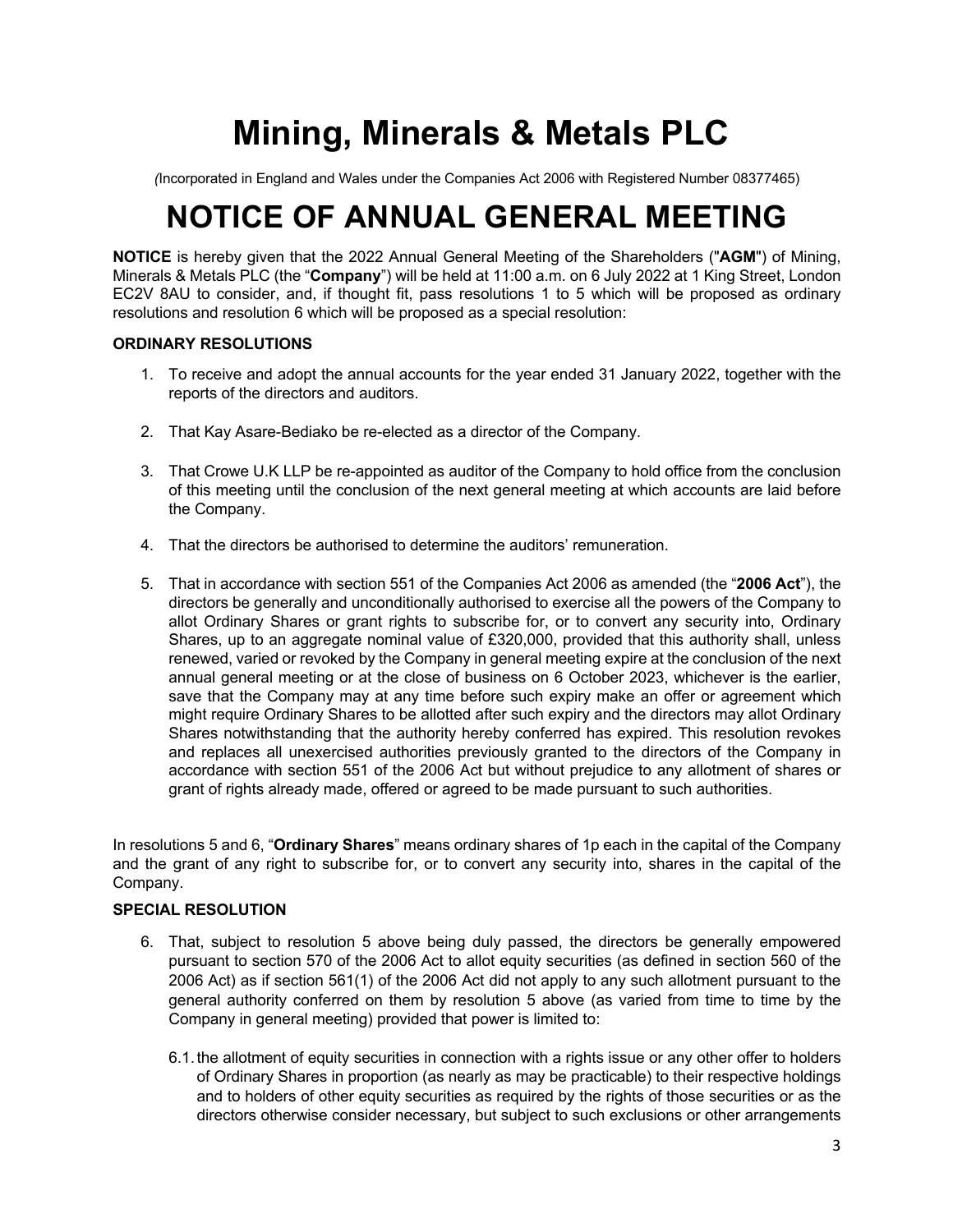as the directors of the Company may deem necessary or expedient in relation to treasury shares, fractional entitlements, record dates, legal or practical problems in or under the laws of any territory or the requirements of any regulatory body or exchange; and

6.2.the allotment of up to 32,000,000 Ordinary Shares issued for cash (otherwise than pursuant to paragraph 6.1 above); and the power hereby conferred shall, unless renewed, varied or revoked by the Company in general meeting, expire at the conclusion of the next annual general meeting or on 6 October 2023, save that the Company may, before such expiry make an offer or agreement which would or might require equity securities to be allotted after such expiry and the directors may allot equity securities in pursuance of such offer or agreement notwithstanding that the powers conferred by this resolution have expired.

*Registered Office:* 1 King Street Office 3.05 London EC2V 8AU

### **By Order of the Board**

*Silvertree Partners LLP Company Secretary*

10 June 2022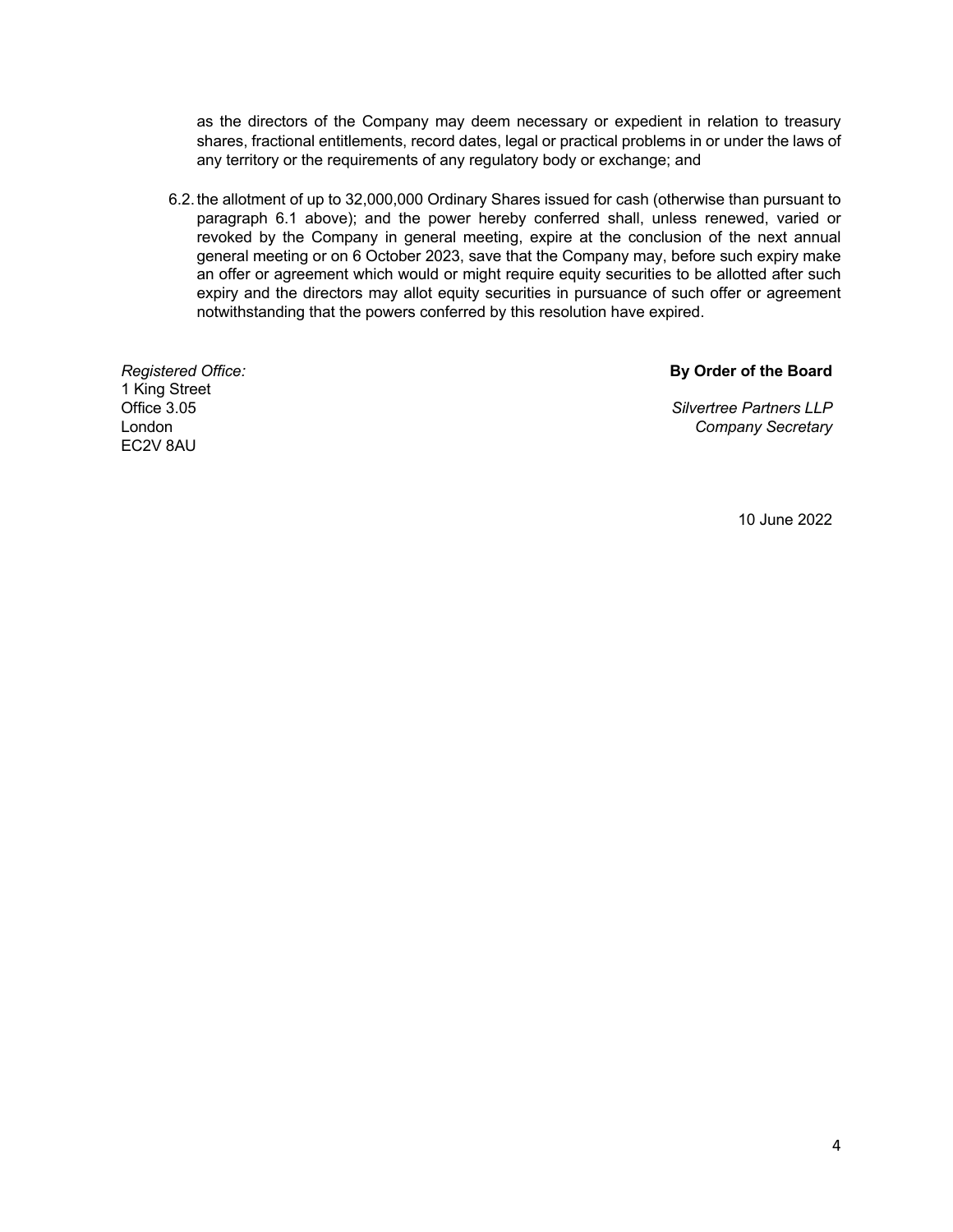#### **NOTES TO THE NOTICE OF ANNUAL GENERAL MEETING**

#### **Entitlement to attend and vote**

- i. Only those shareholders registered in the Company's register of members at:
	- 11:00 am on 4 July 2022; or
	- if this meeting is adjourned, at 11:00 am on the day two days before the adjourned meeting,

shall be entitled to attend, speak and vote at the meeting. Changes to the register of members after the relevant deadline shall be disregarded in determining the rights of any person to attend and vote at the meeting.

#### **Information regarding the meeting available on website**

ii. Information regarding the meeting, including the information required by section 311A of the Companies Act 2006, can be found at www.mmmplc.com.

#### **Attending the meeting**

iii. If you wish to attend the meeting in person, please bring the Attendance Card enclosed with the Form of Proxy with you.

#### **Appointment of proxies**

- iv. As a member of the Company entitled to attend and vote at the AGM, you are entitled to appoint any one or more persons, including the Chairman of the meeting, as your proxy and, on a poll, to vote on your behalf. Please note that a proxy need not be a member of the Company but must attend the AGM to represent you.
- v. You can only appoint a proxy using a Form of Proxy, which is enclosed with this Notice for use in connection with the business set out above. To be valid, Forms of Proxy and any power of attorney or other authority under which it is signed must be lodged with the Company's Registrars, Neville Registrars, at Neville House, Steelpark Road, Halesowen B62 8HD not later than 48 hours (excluding non-working days) prior to the time fixed for the AGM.
- vi. As an alternative to returning this form by post, you can return your completed Form of Proxy by email to Neville Registrars Limited at info@nevilleregistrars.co.uk. For a proxy appointment to be valid, your appointment must be received by Neville Registrars Limited by 11:00 a.m. on 4 July 2022 or, not less than 48 hours (excluding any UK non-working days) before the time appointed for the adjourned meeting at which it is to be used.
- vii. In the case of joint holders of Ordinary Shares, the signature of only one of the joint holders is required on the Form of Proxy but the vote of the first named on the register of members will be accepted to the exclusion of the other joint holders.
- viii. You may appoint more than one proxy, provided each proxy is appointed to exercise the rights attached to a different share or shares held by you. To appoint more than one proxy, please use the Form of Proxy. You will need to state clearly on each proxy form the number of shares in relation to which the proxy is appointed. Failure to specify the number of shares to which each proxy appointment relates or specifying a number in excess of those held by you will result in the proxy appointment being invalid. If you wish your proxy to speak on your behalf at the meeting you will need to appoint your own choice of proxy (not the Chairman) and give your instructions directly to them.

#### **Termination of proxy appointment**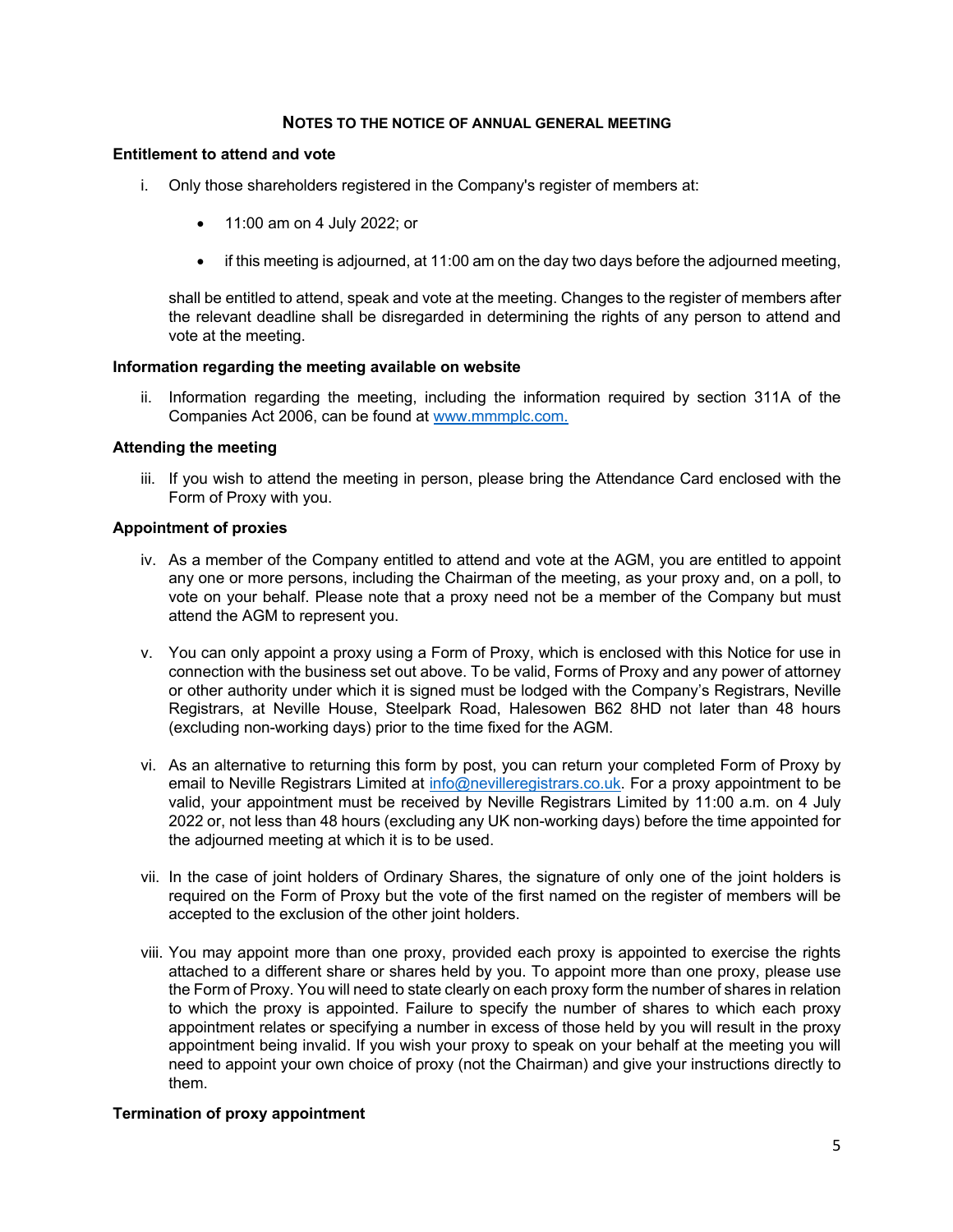- ix. A shareholder may terminate a proxy instruction, but to do so you will need to inform the Company in writing by either:
	- sending a signed hard copy notice clearly stating your intention to revoke your proxy appointment to Neville Registrars, at Neville House, Steelpark Road, Halesowen B62 8HD not later than 48 hours (excluding non-working days) prior to the time fixed for the AGM. In the case of a shareholder which is a company, the revocation notice must be executed under its common seal or signed on its behalf by an officer of the company or an attorney for the company. Any power of attorney or any other authority under which the revocation notice is signed (or a duly certified copy of such power or authority) must be included with the revocation notice.
	- sending an email to Neville Registrars Limited at info@nevilleregistrars.co.uk with the subject titled "Termination of proxy appointment – [insert name of member]". In the case of a corporate member, the email must be sent by an officer of the company or an attorney for the company. Any power of attorney or any other authority under which the revocation notice is sent by email (or a duly certified copy of such power or authority) must be attached in the email.

In either case, the revocation notice must be received by Neville Registrars no later than 11:00am on 4 July 2022.

- x. If you attempt to revoke your proxy appointment but the revocation is received after the time specified, your original proxy appointment will remain valid unless you attend the meeting and vote in person.
- xi. Appointment of a proxy does not preclude you from attending the meeting and voting in person. If you have appointed a proxy and attend the meeting in person, your proxy appointment will automatically be terminated.

#### **Corporate representatives**

- xii. A corporation that is a member can, by resolution of its directors or other governing body, authorise such person or persons as it thinks fit to act as its representative or representatives at the AGM.
- xiii. The representative(s) of a member corporation may be required to produce a certified copy of the resolution so authorising him/her or such other evidence of his authority reasonably satisfactory to a director or company secretary of the Company before permitting him/her to exercise its powers.

#### **Issued shares and total voting rights**

- xiv. As at 5pm on 9 June 2022 (the latest practicable date before publication of this notice), the Company's issued share capital consists of 32,049,999 ordinary shares of 1p each. Each ordinary share carries the right to one vote at a general meeting of the Company and, therefore, the total number of voting rights in the Company as at 5pm on 9 June 2022 is 32,049,999 ordinary shares.
- xv. The Company's website includes information on the number of shares and voting rights at https://www.mmmplc.com/mmmplc-major-shareholdings.

# **Communication**

xvi. Members who have general enquiries about the AGM should contact Neville Registrars:

• by letter at Neville House, Steelpark Road, Halesowen B62 8HD; or